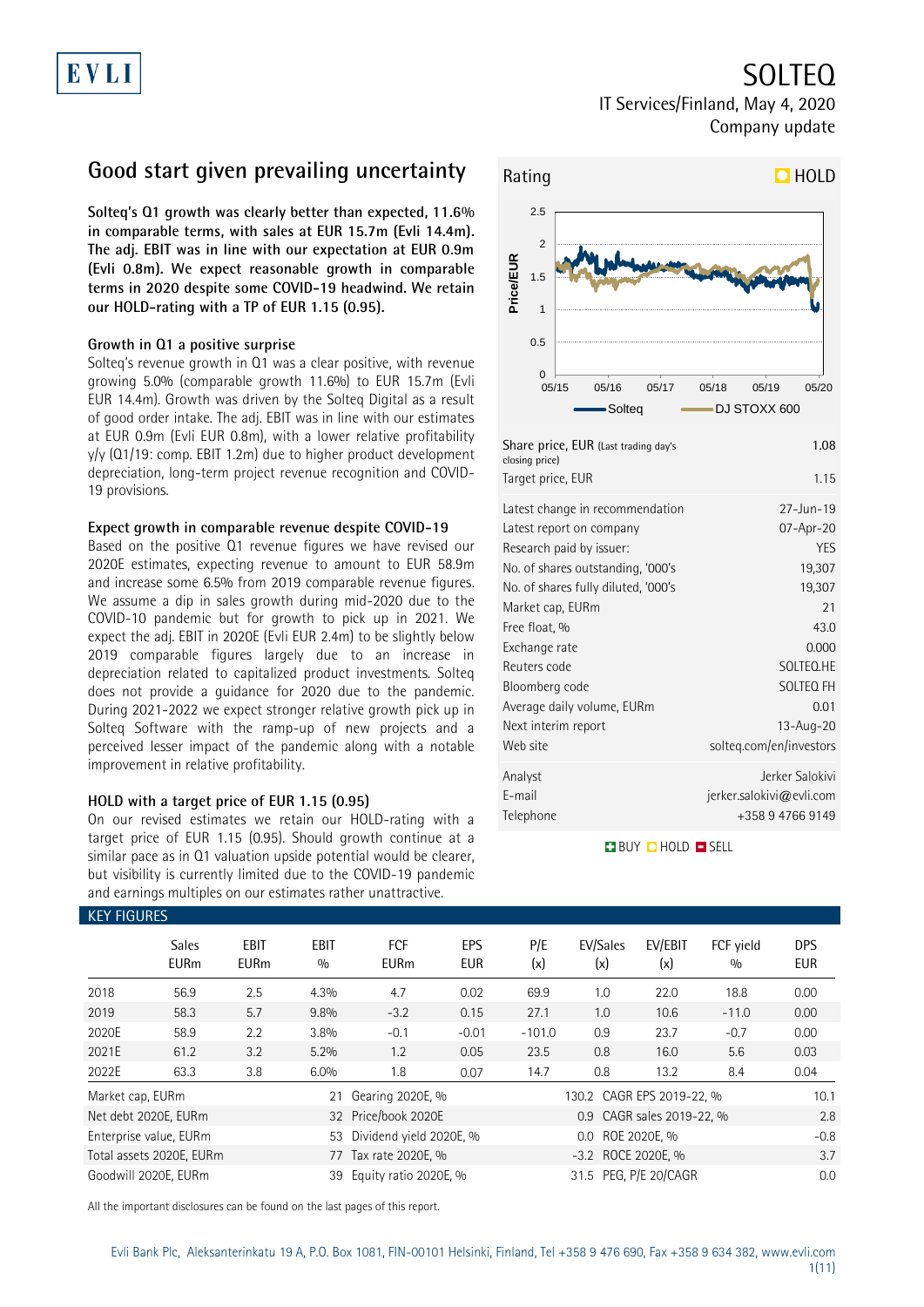### **SOLTEQ** IT Services/Finland, May 4, 2020 Company update

| Solteq                 | 2018    | Q1/19                    | Q2'19     | Q3/19                    | Q4/19                    | 2019    | Q1/20  | Q2/'20E |         | Q3/'20E Q4/'20E | 2020E   | 2021E   | 2022E   |
|------------------------|---------|--------------------------|-----------|--------------------------|--------------------------|---------|--------|---------|---------|-----------------|---------|---------|---------|
| Net sales              | 56.9    | 14.9                     | 14.7      | 13.0                     | 15.7                     | 58.3    | 15.7   | 14.6    | 12.8    | 15.8            | 58.9    | 61.2    | 63.3    |
| sales growth %         | 12.1%   | 0.2%                     | 3.0%      | 1.2%                     | 5.2%                     | 2.5%    | 5.0%   | $-0.4%$ | $-1.5%$ | 0.6%            | 1.0%    | 4.0%    | 3.4%    |
|                        |         |                          |           |                          |                          |         |        |         |         |                 |         |         |         |
| Other income           | 0.5     | 0.0                      | 0.0       | 0.0                      | 2.6                      | 2.6     | 0.0    | 0.0     | 0.0     | 0.0             | 0.0     | 0.0     | 0.0     |
| Materials and services | $-6.1$  | $-0.9$                   | $-1.4$    | $-1.4$                   | $-1.7$                   | $-5.4$  | $-1.7$ | $-1.5$  | $-1.4$  | $-1.6$          | $-6.1$  | $-6.3$  | $-6.4$  |
| Personnel expenses     | $-35.6$ | $-9.3$                   | $-9.4$    | $-8.1$                   | $-9.9$                   | $-36.8$ | $-9.5$ | $-9.2$  | $-8.0$  | $-9.8$          | $-36.5$ | $-37.1$ | $-38.2$ |
| Other expenses         | $-10.9$ | $-2.2$                   | $-2.3$    | $-2.2$                   | $-2.3$                   | $-9.0$  | $-2.6$ | $-2.2$  | $-2.1$  | $-2.2$          | $-9.1$  | $-9.3$  | $-9.5$  |
| <b>EBITDA</b>          | 4.8     | 2.5                      | 1.5       | 1.3                      | 4.4                      | 9.7     | 1.9    | 1.7     | 1.3     | 2.2             | 7.1     | 8.5     | 9.2     |
| Adj. EBITDA            |         | 2.5                      | 1.6       | 1.3                      | 2.1                      | 7.5     | 2.0    | 1.7     | 1.3     | 2.2             | 7.2     | 8.5     | 9.2     |
| <b>D&amp;A</b>         | $-2.3$  | $-0.9$                   | $-1.0$    | $-1.0$                   | $-1.1$                   | $-4.0$  | $-1.2$ | $-1.2$  | $-1.2$  | $-1.3$          | $-4.9$  | $-5.3$  | $-5.4$  |
| EB <sub>IT</sub>       | 2.5     | 1.5                      | 0.6       | 0.3                      | 3.3                      | 5.7     | 0.7    | 0.5     | 0.1     | 0.9             | 2.2     | 3.2     | 3.8     |
| EBIT-%                 | 4.3%    | 10.2%                    | 3.9%      | 2.2%                     | 21.1%                    | 9.8%    | 4.6%   | 3.4%    | 0.8%    | 5.7%            | 3.8 %   | 5.2%    | 6.0%    |
| Adjustment items       | 0.7     | 0.0                      | 0.1       | 0.0                      | $-2.2$                   | $-2.2$  | 0.2    | 0.0     | 0.0     | 0.0             | 0.2     | 0.0     | 0.0     |
| Adj. EBIT              | 3.1     | 1.5                      | 0.6       | 0.3                      | 1.1                      | 3.5     | 0.9    | 0.5     | 0.1     | 0.9             | 2.4     | 3.2     | 3.8     |
| Adj. EBIT-%            | 5.5%    | 10.3%                    | 4.3%      | 2.2%                     | 6.9%                     | 6.1%    | 5.6%   | 3.4%    | 0.8%    | 5.7%            | 4.0%    | 5.2%    | 6.0%    |
|                        |         |                          |           |                          |                          |         |        |         |         |                 |         |         |         |
| Solteg Digital         | 2018    | Q1/19                    | $Q2$ /'19 | Q3/19                    | Q4/19                    | 2019    | Q1/20  | Q2/'20E | Q3/'20E | Q4/'20E         | 2020E   | 2021E   | 2022E   |
| Net sales              |         | 10.7                     | 10.4      | 9.3                      | 10.9                     | 41.2    | 11.3   | 10.3    | 8.9     | 10.8            | 41.3    | 42.6    | 43.4    |
| sales growth %         |         | ÷,                       |           | $\overline{\phantom{a}}$ |                          |         | 6.0%   | $-0.5%$ | $-3.8%$ | $-0.8%$         | 0.3%    | 3.1%    | 1.9%    |
| Adj. EBITDA            |         | 1.5                      | 1.3       | 0.8                      | 1.2                      | 4.8     | 1.3    | 1.1     | 0.8     | 1.1             | 4.3     | 5.0     | 5.3     |
| Adj. EBITDA-%          |         | 14.4%                    | 12.6%     | 8.7%                     | 10.9%                    | 11.7%   | 11.6%  | 10.7%   | $9.0\%$ | 10.2%           | 10.4%   | 11.7%   | 12.2%   |
| EB <sub>IT</sub>       |         | 0.9                      | 0.6       | 0.2                      | 2.8                      | 4.4     | 0.5    | 0.4     | 0.1     | 0.4             | 1.4     | 2.2     | 2.5     |
| $EBIT-96$              |         | 8.2%                     | 5.3%      | 1.6%                     | 25.9%                    | 10.7%   | 4.8%   | 3.9%    | 1.1%    | 3.7%            | 3.5%    | 5.2%    | 5.8%    |
| Adj. EBIT              |         | 0.9                      | 0.6       | 0.2                      | 0.5                      | 2.2     | 0.7    | 0.4     | 0.1     | 0.4             | 1.6     | 2.2     | 2.5     |
| Adj. EBIT-%            |         | 8.3%                     | 5.9%      | 1.6%                     | 4.7%                     | 5.3%    | 5.8%   | 3.9%    | 1.1%    | 3.7%            | 3.8%    | 5.2%    | 5.8%    |
|                        |         |                          |           |                          |                          |         |        |         |         |                 |         |         |         |
| <b>Solteg Software</b> | 2018    | Q1'19                    | $Q2$ /'19 | Q3/19                    | Q4/19                    | 2019    | Q1/20  | Q2/'20E | Q3/'20E | Q4/'20E         | 2020E   | 2021E   | 2022E   |
| Net sales              |         | 4.2                      | 4.3       | 3.7                      | 4.8                      | 17.1    | 4.3    | 4.3     | 3.9     | 5.0             | 17.5    | 18.6    | 19.9    |
| sales growth %         |         | $\overline{\phantom{a}}$ |           | $\overline{\phantom{a}}$ | $\overline{\phantom{a}}$ |         | 2.5%   | $-0.1%$ | 4.3%    | 3.8%            | 2.6%    | $6.1\%$ | 7.0%    |
| Adj. EBITDA            |         | 0.9                      | 0.3       | 0.5                      | 1.0                      | 2.7     | 0.7    | 0.6     | 0.5     | 1.1             | 2.9     | 3.5     | 3.9     |
| Adj. EBITDA-%          |         | 21.8%                    | 7.7%      | 13.3%                    | 19.9%                    | 15.9%   | 16.7%  | 14.0%   | 12.8%   | 22.0%           | 16.7%   | 18.8%   | 19.6%   |
| EB <sub>IT</sub>       |         | 0.7                      | 0.0       | 0.1                      | 0.5                      | 1.3     | 0.2    | 0.1     | 0.0     | 0.5             | 0.8     | 1.0     | 1.3     |
| $EBIT-96$              |         | 15.4%                    | 0.4%      | 3.5%                     | 10.6%                    | 7.7%    | 4.1%   | 2.3%    | $0.0\%$ | 10.0%           | 4.4%    | 5.4%    | 6.5%    |
| Adj. EBIT              |         | 0.7                      | 0.0       | 0.1                      | 0.6                      | 1.4     | 0.2    | 0.1     | 0.0     | 0.5             | 0.8     | 1.0     | 1.3     |
| Adj. EBIT-%            |         | 15.4%                    | 0.4%      | 3.5%                     | 12.0%                    | 8.1%    | 5.2%   | 2.3%    | $0.0\%$ | 10.0%           | 4.7%    | 5.4%    | 6.5%    |

Source: Solteq, Evli Research estimates

EVLI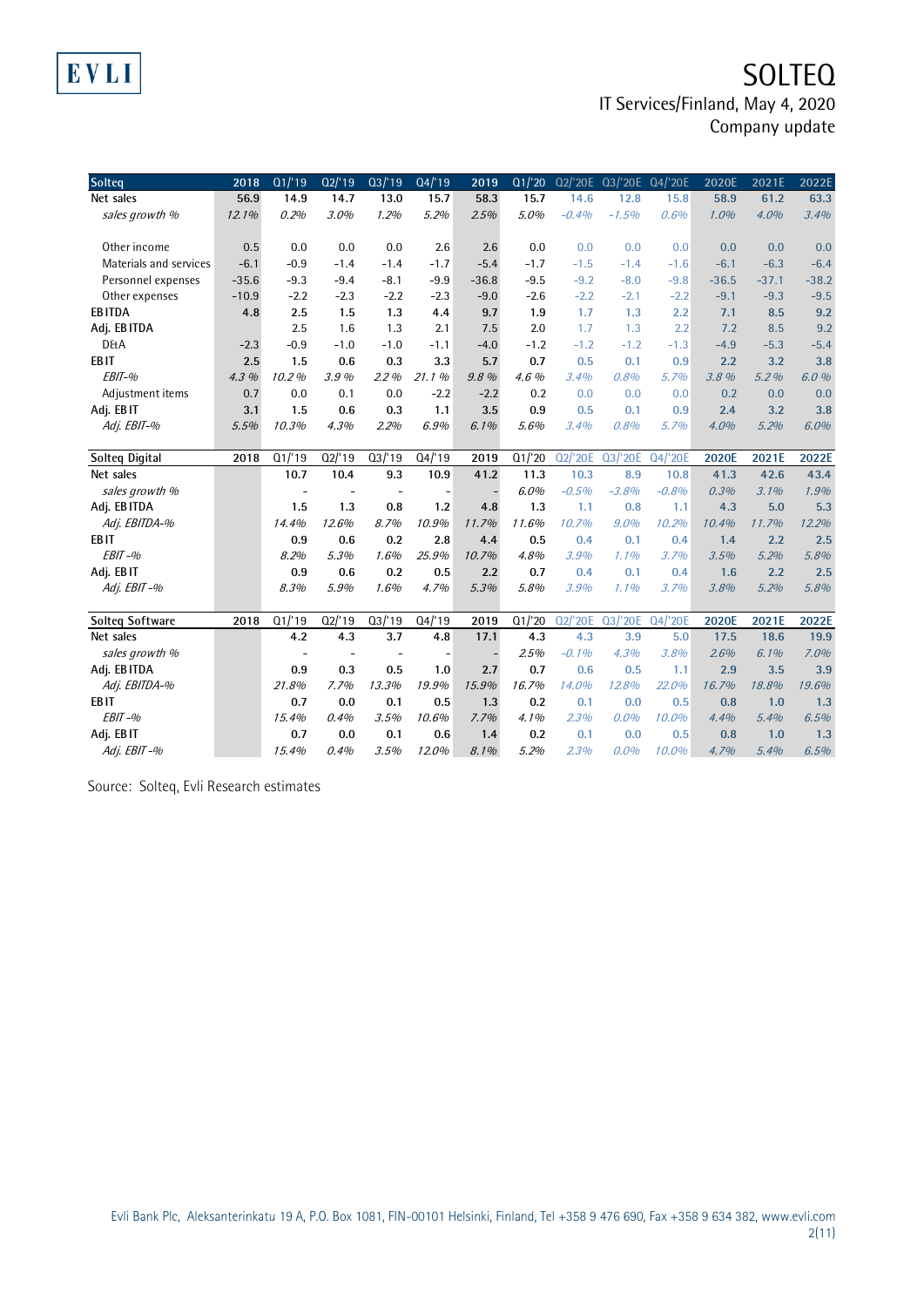### **SOLTEQ** IT Services/Finland, May 4, 2020 Company update

|                    | <b>MCAP</b> |       | EV/EBITDA |       |       | EV/EBIT |       |      | EV/Sales |      |
|--------------------|-------------|-------|-----------|-------|-------|---------|-------|------|----------|------|
| NORDIC IT SERVICES | <b>MEUR</b> | 20    | 21        | 22    | 20    | 21      | 22    | 20   | 21       | 22   |
| TietoEVRY          | 2633        | 7.4x  | 6.5x      | 6.5x  | 10.2x | 8.8x    | 8.8x  | 1.3x | 1.2x     | 1.2x |
| Atea               | 881         | 8.3x  | 7.0x      | 7.0x  | 14.7x | 11.3x   | 11.3x | 0.2x | 0.2x     | 0.2x |
| Knowit             | 262         | 7.7x  | 6.8x      | 6.8x  | 9.7x  | 8.4x    | 8.4x  | 0.8x | 0.7x     | 0.7x |
| HiQ International  | 213         | 10.7x | 8.2x      | 8.2x  | 13.8x | 10.0x   | 10.0x | 1.2x | 1.1x     | 1.1x |
| <b>Bouvet</b>      | 396         | 12.3x | 11.3x     | 11.3x | 16.1x | 14.5x   | 14.5x | 1.8x | 1.6x     | 1.6x |
| Gofore             | 102         |       |           |       |       |         |       | 1.2x | 1.1x     | 1.1x |
| Digia              | 123         | 8.2x  | 7.8x      | 7.8x  | 12.1x | 11.0x   | 11.0x | 1.0x | 0.9x     | 0.9x |
| Siili Solutions    | 60          | 6.2x  | 6.4x      | 6.4x  | 12.9x | 8.7x    | 8.7x  | 0.7x | 0.6x     | 0.6x |
| Vincit             | 52          | 9.0x  | 7.4x      | 7.4x  | 10.9x | 8.5x    | 8.5x  | 0.9x | 0.8x     | 0.8x |
| Innofactor         | 29          | 8.3x  | 7.8x      | 7.8x  | 19.9x | 13.8x   | 13.8x | 0.6x | 0.6x     | 0.6x |
| Peer Group Average | 547         | 8.7x  | 7.7x      | 7.7x  | 13.4x | 10.6x   | 10.6x | 1.0x | 0.9x     | 0.9x |
| Peer Group Median  | 264         | 8.3x  | 7.4x      | 7.4x  | 12.9x | 10.0x   | 10.0x | 0.9x | 0.8x     | 0.8x |

Source FactSet, Evli Research

|                      | <b>MCAP</b> |       | EV/EBITDA |       |       | EV/EBIT |       |       | EV/Sales |       |
|----------------------|-------------|-------|-----------|-------|-------|---------|-------|-------|----------|-------|
| NORDIC SOFTWARE      | <b>EUR</b>  | 20    | 21        | 22    | 20    | 21      | 22    | 20    | 21       | 22    |
| <b>Qt Group</b>      | 541         | 60.0x | 30.6x     | 30.6x | 84.3x | 36.4x   | 36.4x | 7.4x  | 5.8x     | 5.8x  |
| Vitec Software Group | 559         | 16.1x | 14.0x     | 14.0x | 37.9x | 30.5x   | 30.5x | 5.0x  | 4.7x     | 4.7x  |
| <b>B</b> asware      | 351         | 25.0x | 17.4x     | 17.4x |       | 52.3x   | 52.3x | 2.7x  | 2.5x     | 2.5x  |
| <b>SimCorp</b>       | 3338        | 27.8x | 21.6x     | 21.6x | 30.5x | 23.2x   | 23.2x | 7.5x  | 6.5x     | 6.5x  |
| <b>F-Secure</b>      | 435         | 16.6x | 13.2x     | 13.2x | 38.8x | 24.4x   | 24.4x | 2.0x  | 1.8x     | 1.8x  |
| Admicom              | 361         | 34.6x | 26.9x     | 26.9x | 36.8x | 27.6x   | 27.6x | 15.1x | 12.0x    | 12.0x |
| Efecte               | 25          |       | 71.8x     | 71.8x |       |         |       | 1.6x  | 1.4x     | 1.4x  |
| Enea                 | 266         | 11.0x | 8.8x      | 8.8x  | 16.0x | 12.8x   | 12.8x | 3.2x  | 2.7x     | 2.7x  |
| Infront              | 74          | 7.8x  | 6.8x      | 6.8x  | 19.1x | 14.5x   | 14.5x | 1.6x  | 1.5x     | 1.5x  |
| Peer Group Average   | 661         | 24.9x | 23.5x     | 23.5x | 37.6x | 27.7x   | 27.7x | 5.1x  | 4.3x     | 4.3x  |
| Peer Group Median    | 361         | 20.8x | 17.4x     | 17.4x | 36.8x | 26.0x   | 26.0x | 3.2x  | 2.7x     | 2.7x  |

Source FactSet, Evli Research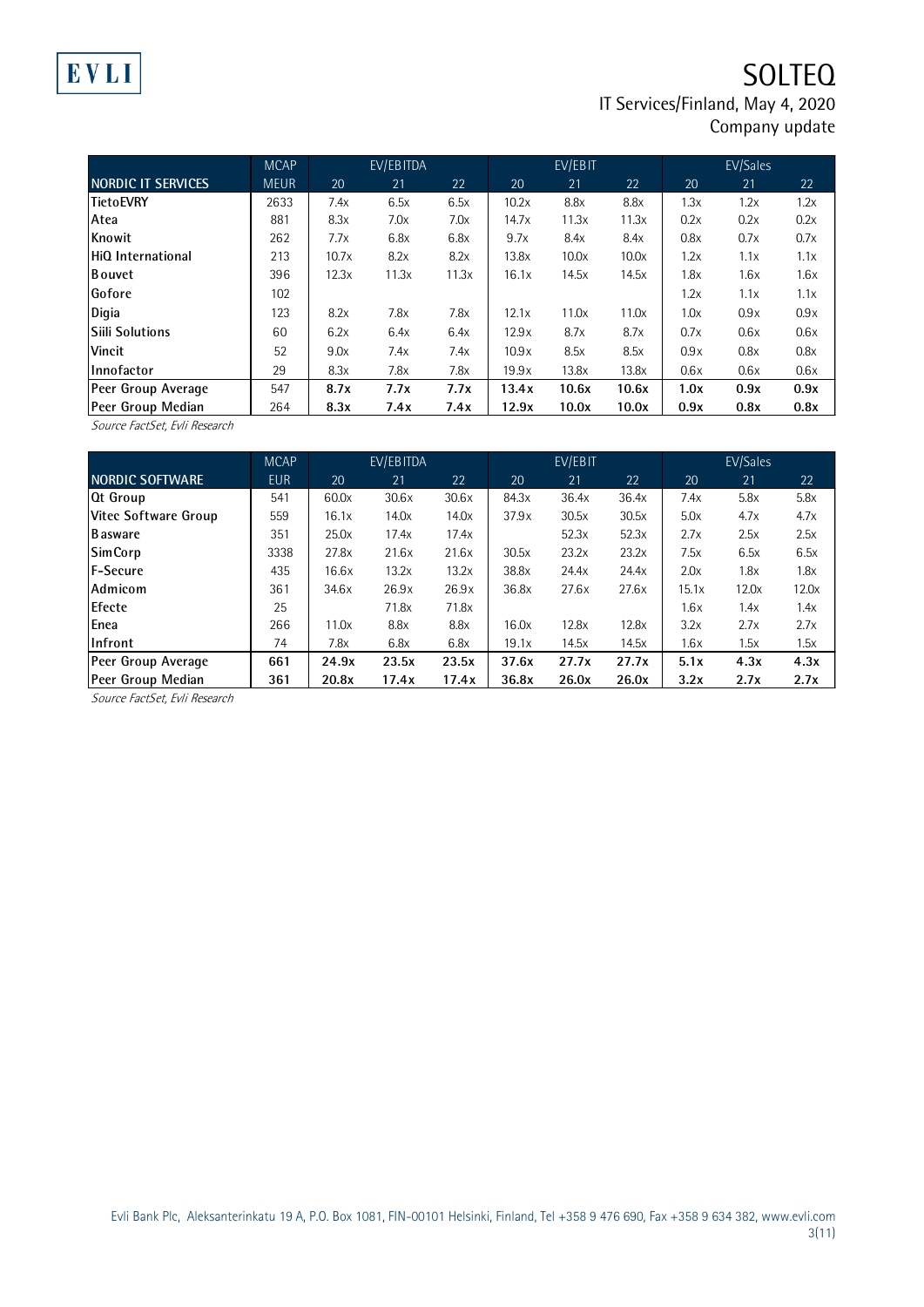| <b>INTERIM FIGURES</b>               |          |          |          |          |          |        |         |         |         |         |        |         |
|--------------------------------------|----------|----------|----------|----------|----------|--------|---------|---------|---------|---------|--------|---------|
| EVLI ESTIMATES, EURm                 | 201901   | 201902   | 201903   | 201904   | 2019     | 202001 | 2020Q2E | 2020Q3E | 2020Q4E | 2020E   | 2021E  | 2022E   |
| Net sales                            | 14.9     | 14.7     | 13.0     | 15.7     | 58.3     | 15.7   | 14.6    | 12.8    | 15.8    | 58.9    | 61.2   | 63.3    |
| EBITDA                               | 2.5      | 1.6      | 1.3      | 4.4      | 9.7      | 1.9    | 1.7     | 1.3     | 2.2     | 7.1     | 8.5    | 9.2     |
| EBITDA margin (%)                    | 16.4     | 10.7     | 10.0     | 27.9     | 16.7     | 12.0   | 11.6    | 10.2    | 13.9    | 12.0    | 13.9   | 14.5    |
| EBIT                                 | 1.5      | 0.6      | 0.3      | 3.3      | 5.7      | 0.7    | 0.5     | 0.1     | 0.9     | 2.2     | 3.2    | 3.8     |
| EBIT margin (%)                      | 10.2     | 3.9      | 2.2      | 21.2     | 9.8      | 4.6    | 3.4     | 0.8     | 5.7     | 3.8     | 5.2    | 6.0     |
| Net financial items                  | $-0.5$   | $-0.5$   | $-0.5$   | $-0.6$   | $-2.0$   | $-0.6$ | $-0.8$  | $-0.5$  | $-0.5$  | $-2.4$  | $-2.1$ | $-2.0$  |
| Pre-tax profit                       | 1.1      | 0.1      | $-0.2$   | 2.8      | 3.7      | 0.1    | $-0.3$  | $-0.4$  | 0.4     | $-0.2$  | 1.1    | 1.8     |
| Tax                                  | $-0.3$   | 0.1      | 0.0      | $-0.7$   | $-0.9$   | $-0.1$ | 0.1     | 0.1     | $-0.1$  | 0.0     | $-0.2$ | $-0.4$  |
| Tax rate (%)                         | 23.7     | $-106.3$ | 16.1     | 26.2     | 23.8     | 63.0   | 20.0    | 20.0    | 20.0    | $-3.2$  | 20.0   | 20.0    |
| Net profit                           | 0.8      | 0.1      | $-0.2$   | 2.0      | 2.8      | 0.0    | $-0.2$  | $-0.3$  | 0.3     | $-0.2$  | 0.9    | 1.4     |
| <b>EPS</b>                           | 0.04     | 0.01     | $-0.01$  | 0.11     | 0.15     | 0.00   | $-0.01$ | $-0.02$ | 0.02    | $-0.01$ | 0.05   | 0.07    |
| EPS adjusted (diluted no. of shares) | 0.04     | 0.01     | $-0.01$  | 0.02     | 0.06     | 0.00   | $-0.01$ | $-0.02$ | 0.02    | $-0.01$ | 0.05   | 0.07    |
| Dividend per share                   | 0.00     | 0.00     | 0.00     | 0.00     | 0.00     | 0.00   | 0.00    | 0.00    | 0.00    | 0.00    | 0.03   | 0.04    |
| SALES, EURm                          |          |          |          |          |          |        |         |         |         |         |        |         |
| Solteg Digital                       | 10.7     | 10.4     | 9.3      | 10.9     | 41.2     | 11.3   | 10.3    | 8.9     | 10.8    | 41.3    | 42.6   | 43.4    |
| Solteg Software                      | 4.2      | 4.3      | 3.7      | 4.8      | 17.1     | 4.3    | 4.3     | 3.9     | 5.0     | 17.5    | 18.6   | 19.9    |
| Total                                | 14.9     | 14.7     | 13.0     | 15.7     | 58.3     | 15.7   | 14.6    | 12.8    | 15.8    | 58.9    | 61.2   | 63.3    |
| SALES GROWTH, Y/Y %                  |          |          |          |          |          |        |         |         |         |         |        |         |
| Solteg                               | $-100.0$ | $-100.0$ | $-100.0$ | $-100.0$ | $-100.0$ | 0.0    | 0.0     | 0.0     | 0.0     | 0.0     | 0.0    | 0.0     |
| Solteg Digital                       | 0.0      | $O.O$    | 0.0      | 0.0      | 0.0      | 6.0    | $-0.5$  | $-3.8$  | $-0.9$  | 0.3     | 3.1    | 1.9     |
| Solteg Software                      | 0.0      | 0.0      | 0.0      | 0.0      | 0.0      | 2.5    | $-0.1$  | 4.3     | 3.8     | 2.6     | 6.1    | 7.0     |
| Total                                | 0.4      | 3.0      | 1.2      | 5.3      | 2.5      | 5.0    | $-0.4$  | $-1.5$  | 0.5     | 1.0     | 4.0    | 3.4     |
| EBIT, EURm                           |          |          |          |          |          |        |         |         |         |         |        |         |
| Solteg Digital                       | 0.9      | 0.6      | 0.2      | 2.8      | 4.4      | 0.5    | 0.4     | 0.1     | 0.4     | 1.4     | 2.2    | 2.5     |
| Solteg Software                      | 0.7      | 0.0      | 0.1      | 0.5      | 1.3      | 0.2    | 0.1     | 0.0     | 0.5     | 0.8     | 1.0    | 1.3     |
| Total                                | 1.5      | 0.6      | 0.3      | 3.3      | 5.7      | 0.7    | 0.5     | 0.1     | 0.9     | 2.2     | 3.2    | 3.8     |
| EBIT margin, %                       |          |          |          |          |          |        |         |         |         |         |        |         |
| Solteg Digital                       | 8.2      | 5.3      | 1.6      | 25.8     | 10.7     | 4.8    | 3.9     | 1.1     | 3.7     | 3.5     | 5.2    | $5.8\,$ |
| Solteg Software                      | 15.4     | 0.4      | 3.5      | 10.6     | 7.7      | 4.1    | 2.3     | $O.O$   | 10.0    | 4.4     | 5.4    | $6.5\,$ |
| Total                                | 10.2     | 3.9      | 2.2      | 21.2     | 9.8      | 4.6    | 3.4     | 0.8     | 5.7     | 3.8     | 5.2    | 6.0     |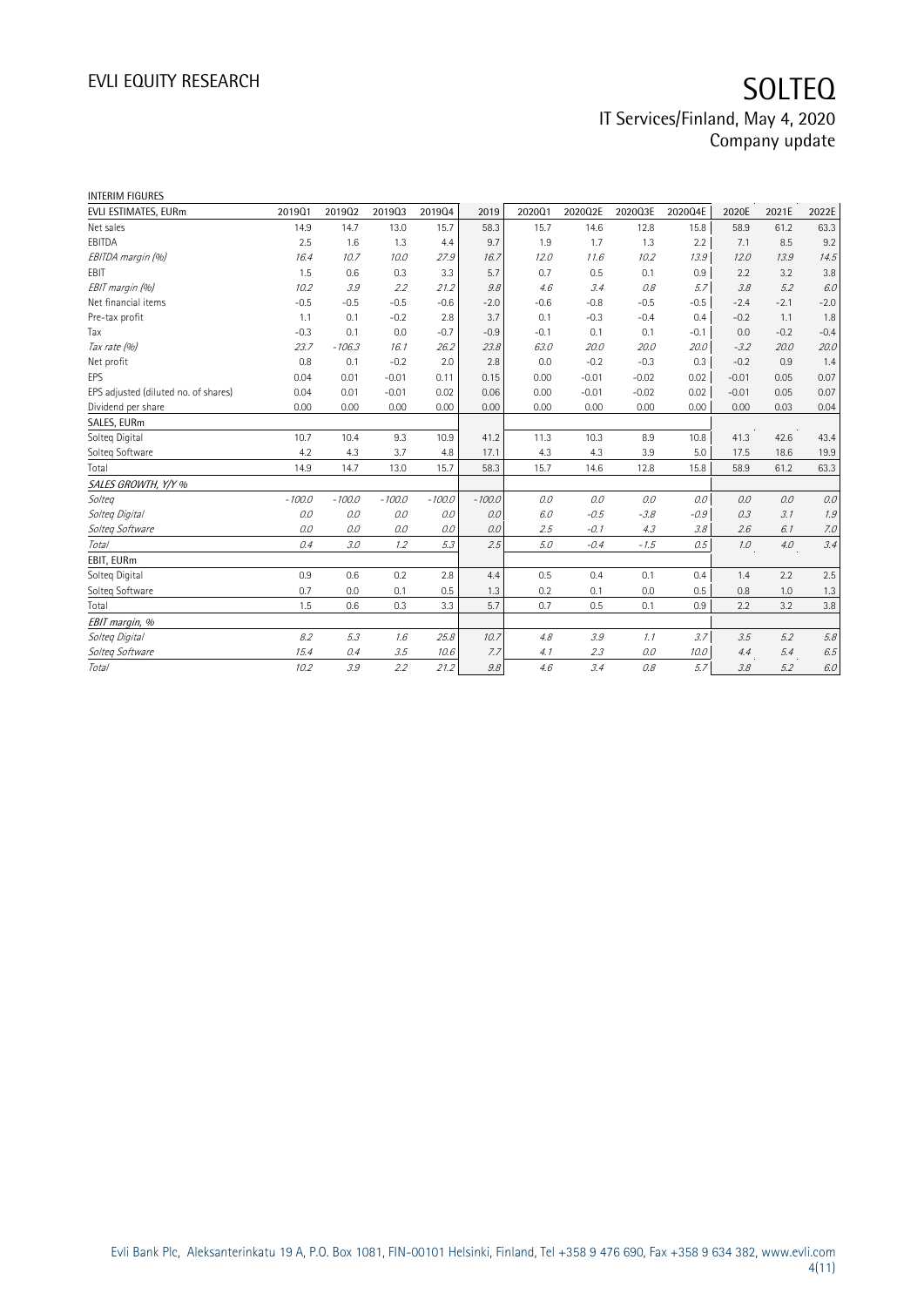| INCOME STATEMENT, EURm                   | 2015           | 2016                | 2017           | 2018           | 2019           | 2020E               | 2021E          | 2022E          |
|------------------------------------------|----------------|---------------------|----------------|----------------|----------------|---------------------|----------------|----------------|
| Sales                                    | 54.2           | 63.0                | 50.7           | 56.9           | 58.3           | 58.9                | 61.2           | 63.3           |
| Sales growth (%)                         | 32.6           | 16.3                | $-19.6$        | 12.1           | 2.5            | 1.0                 | 4.0            | 3.4            |
| EBITDA                                   | 3.1            | 8.4                 | 2.4            | 4.8            | 9.7            | 7.1                 | 8.5            | 9.2            |
| EBITDA margin (%)                        | 5.7            | 13.3                | 4.7            | 8.4            | 16.7           | 12.0                | 13.9           | 14.5           |
| Depreciation                             | $-1.8$         | $-1.9$              | $-2.1$         | $-2.3$         | $-4.0$         | $-4.9$              | $-5.3$         | $-5.4$         |
| EBITA                                    | 1.3            | 6.5                 | 0.3            | 2.5            | 5.7            | 2.2                 | 3.2            | 3.8            |
| Goodwill amortization / writedown        | 0.0            | $-0.1$              | 0.0            | 0.0            | 0.0            | 0.0                 | 0.0            | 0.0            |
| EBIT                                     | 1.3            | 6.4                 | 0.3            | 2.5            | 5.7            | 2.2                 | 3.2            | 3.8            |
| EBIT margin (%)                          | 2.4            | 10.2                | 0.6            | 4.3            | 9.8            | 3.8                 | 5.2            | 6.0            |
| Reported EBIT                            | 1.3            | 6.4                 | 0.3            | 2.5            | 5.7            | 2.2                 | 3.2            | 3.8            |
| EBIT margin (reported) (%)               | 2.4            | 10.2                | 0.6            | 4.3            | 9.8            | 3.8                 | 5.2            | 6.0            |
| Net financials                           | $-1.0$         | $-1.7$              | $-1.8$         | $-1.8$         | $-2.0$         | $-2.4$              | $-2.1$         | $-2.0$         |
| Pre-tax profit                           | 0.3            | 4.7                 | $-1.5$         | 0.6            | 3.7            | $-0.2$              | 1.1            | 1.8            |
| Taxes                                    | $-0.2$         | $-0.1$              | $-0.1$         | $-0.3$         | $-0.9$         | 0.0                 | $-0.2$         | $-0.4$         |
| Minority shares                          | 0.0            | 0.0                 | 0.0            | 0.0            | 0.0            | 0.0                 | 0.0            | 0.0            |
| Net profit                               | 0.1            | 4.6                 | $-1.5$         | 0.4            | 2.8            | $-0.2$              | 0.9            | 1.4            |
| Cash NRIs                                | 0.0            | 0.0                 | 0.0            | 0.0            | 0.0            | 0.0                 | 0.0            | 0.0            |
| Non-cash NRIs                            | 0.0            | 0.0                 | 0.0            | 0.0            | 0.0            | 0.0                 | 0.0            | 0.0            |
| <b>BALANCE SHEET, EURm</b>               |                |                     |                |                |                |                     |                |                |
| Assets                                   |                |                     |                |                |                |                     |                |                |
| Fixed assets                             | 8              | $\overline{7}$      | $\, 8$         | 10             | 11             | 11                  | 11             | 10             |
| Goodwill                                 | 35             | 34                  | 37             | 40             | 39             | 39                  | 39             | 39             |
| Right of use assets                      | $\mathbf 0$    | $\mathbf 0$         | $\mathbf 0$    | $6\,$          | $\overline{7}$ | $\overline{7}$      | 8              | 8              |
| Inventory                                | $\mathbf 0$    | $\mathbf 0$         | $\mathbf 0$    | $\mathbf 0$    | $\mathbf 0$    | $\mathsf{O}\xspace$ | $\mathbf 0$    | $\mathbf 0$    |
| Receivables                              | 18             | 12                  | 15             | 12             | 16             | 16                  | 16             | 17             |
| Liquid funds                             | 3              | 8                   | $\overline{2}$ | 5              | $\overline{4}$ | $\overline{4}$      | $\overline{4}$ | $\overline{4}$ |
| Total assets                             | 64             | 61                  | 61             | 74             | 77             | 77                  | 78             | 78             |
| Liabilities                              |                |                     |                |                |                |                     |                |                |
| Shareholder's equity                     | 15             | 20                  | 20             | 22             | 25             | 24                  | 25             | 26             |
| Minority interest                        | $\overline{0}$ | $\mathbf 0$         | $\mathbf{0}$   | $\mathbf{0}$   | $\mathbf 0$    | $\mathsf{O}\xspace$ | $\mathbf 0$    | $\mathbf 0$    |
| Convertibles                             | $\mathbf 0$    | $\mathbf 0$         | $\mathbf 0$    | $\mathbf 0$    | $\mathbf 0$    | $\mathsf{O}\xspace$ | $\mathbf 0$    | $\mathbf 0$    |
| Lease liabilities                        | $\mathbf 0$    | $\mathbf 0$         | $\mathbf 0$    | $6\,$          | 8              | $\overline{7}$      | 8              | 8              |
| Deferred taxes                           | $\mathbf{1}$   | $\mathbf{1}$        | $\mathbf{1}$   | $\mathbf{1}$   | $\mathbf{1}$   | $\mathbf{1}$        | $\mathbf{1}$   | $\mathbf{1}$   |
| Interest bearing debt                    | 28             | 26                  | 26             | 28             | 28             | 28                  | 27             | 25             |
| Non-interest bearing current liabilities | 18             | 14                  | 14             | 17             | 17             | 17                  | 17             | 18             |
| Other interest-free debt                 | $\mathbf 0$    | $\mathbf 0$         | $\mathbf 0$    | $\mathbf 0$    | $\mathbf 0$    | $\mathbf 0$         | $\mathbf 0$    | $\mathbf 0$    |
| Total liabilities                        | 64             | 61                  | 61             | 74             | 77             | 77                  | 78             | 78             |
| CASH FLOW, EURm                          |                |                     |                |                |                |                     |                |                |
| + EBITDA                                 | $\overline{3}$ | 8                   | $\overline{2}$ | 5              | 10             | $\overline{7}$      | $9\,$          | $\overline{9}$ |
| - Net financial items                    | $-1$           | $-2$                | $-2$           | $-2$           | $-2$           | $-2$                | $-2$           | $-2$           |
| - Taxes                                  | $\mathbf 0$    | $\mathbf 0$         | $\mathbf 0$    | $\mathbf 0$    | $-1$           | $\mathsf{O}\xspace$ | $\mathbf 0$    | $\mathbf 0$    |
| - Increase in Net Working Capital        | $-3$           | 3                   | $-1$           | $6\,$          | $-1$           | $\mathsf{O}\xspace$ | $\mathbf 0$    | $\mathbf 0$    |
| $+/-$ Other                              | $\mathbf 0$    | $-5$                | $-2$           | $\mathbf 0$    | $-2$           | $\mathsf{O}\xspace$ | $\mathbf 0$    | $\mathbf 0$    |
| = Cash flow from operations              | $-1$           | $\overline{4}$      | $-2$           | 8              | $\overline{4}$ | 5                   | 6              | $\overline{7}$ |
| - Capex                                  | $-28$          | $-1$                | $-1$           | -3             | $-7$           | $-5$                | $-5$           | $-5$           |
| - Acquisitions                           | $\mathbf 0$    | $\mathbf 0$         | $\mathbf{0}$   | $\mathbf{0}$   | $\mathbf 0$    | $\mathbf 0$         | $\mathbf 0$    | $\mathbf 0$    |
| + Divestments                            | $\mathbf 0$    | $\mathsf{O}\xspace$ | $\mathbf 0$    | $\mathbf 0$    | $\mathbf 0$    | $\mathsf{O}\xspace$ | $\mathbf 0$    | $\mathbf 0$    |
| = Free cash flow                         | $-29$          | 3                   | -3             | 5              | $-3$           | $\mathsf{O}\xspace$ | $\mathbf{1}$   | $\overline{2}$ |
| +/- New issues/buybacks                  | $\overline{4}$ | $\mathbf 0$         | $\mathbf{3}$   | 1              | $\mathbf 0$    | $\mathsf{O}\xspace$ | $\mathbf 0$    | $\mathbf 0$    |
| - Paid dividend                          | $\mathbf 0$    | 0                   | $-1$           | $\mathbf 0$    | $\mathbf 0$    | $\mathbb O$         | $\mathbf 0$    | $-1$           |
| +/- Other                                | 25             | 3                   | $-5$           | $-2$           | $\overline{2}$ | $\mathsf{O}\xspace$ | $-1$           | $-1$           |
| Change in cash                           | $\mathbf 0$    | 6                   | $-7$           | $\overline{4}$ | $-2$           | $\mathbf 0$         | $\mathbf 0$    | $\mathbf 0$    |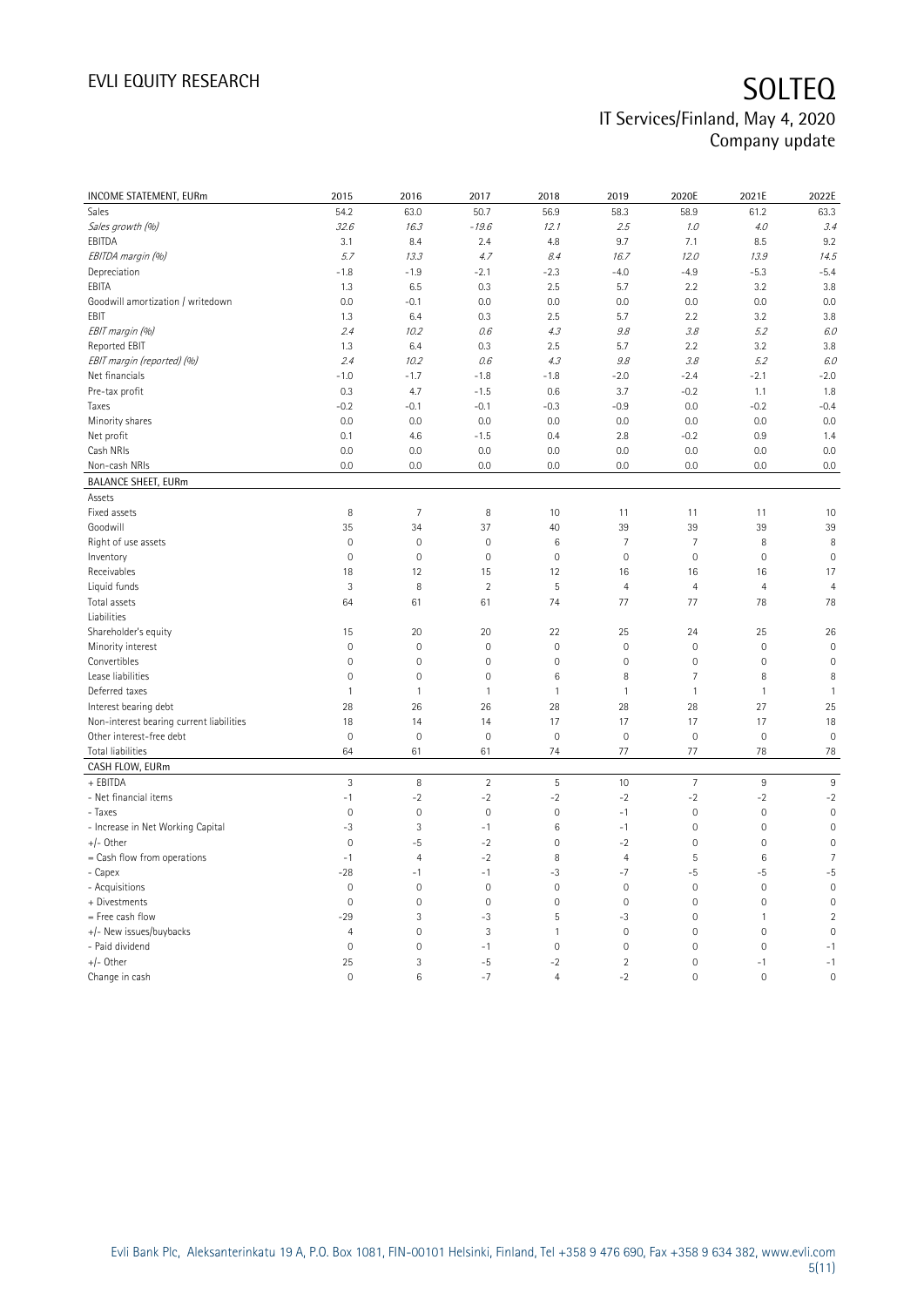| <b>KEY FIGURES</b>                             | 2016         | 2017           | 2018                | 2019           | 2020E          | 2021E         | 2022E          |
|------------------------------------------------|--------------|----------------|---------------------|----------------|----------------|---------------|----------------|
| M-cap                                          | 28           | 28             | 25                  | 29             | 21             | 21            | 21             |
| Net debt (excl. convertibles)                  | 17           | 24             | 29                  | 32             | 32             | 31            | 29             |
| Enterprise value                               | 45           | 52             | 54                  | 60             | 53             | 51            | 50             |
| Sales                                          | 63           | 51             | 57                  | 58             | 59             | 61            | 63             |
| EBITDA                                         | 8            | $\overline{2}$ | 5                   | 10             | $\overline{7}$ | $9\,$         | $9\,$          |
| EBIT                                           | 6            | $\mathbf 0$    | $\overline{2}$      | 6              | $\overline{2}$ | 3             | $\overline{4}$ |
| Pre-tax                                        | 5            | $-1$           | $\mathbf{1}$        | $\overline{4}$ | $\mathbb O$    | 1             | $\overline{2}$ |
| Earnings                                       | 5            | $-2$           | $\mathsf{O}\xspace$ | 3              | $\mathbb O$    | $\mathbf{1}$  | $\mathbf{1}$   |
| Equity book value (excl. minorities)           | 20           | 20             | 22                  | 25             | 24             | 25            | 26             |
| Valuation multiples                            |              |                |                     |                |                |               |                |
| EV/sales                                       | 0.7          | 1.0            | 1.0                 | 1.0            | 0.9            | 0.8           | 0.8            |
| EV/EBITDA                                      | 5.4          | 21.8           | 11.4                | 6.2            | 7.4            | 6.0           | 5.5            |
| EV/EBITA                                       | 7.0          | 168.7          | 22.0                | 10.6           | 23.7           | 16.0          | 13.2           |
| EV/EBIT                                        | 7.1          | 168.7          | 22.0                | 10.6           | 23.7           | 16.0          | 13.2           |
| EV/OCF                                         | 11.6         | $-25.1$        | 6.8                 | 14.6           | 11.3           | 8.3           | 7.3            |
| EV/FCFF                                        | 4.2          | $-14.0$        | 14.0                | 59.8           | 12.7           | 10.6          | 9.2            |
| P/FCFE                                         | 9.3          | $-8.8$         | 5.3                 | $-9.1$         | $-151.1$       | 18.0          | 11.9           |
| P/E                                            | 6.1          | $-18.3$        | 69.9                | 27.1           | $-101.0$       | 23.5          | 14.7           |
| P/B                                            | 1.4          | 1.4            | 1.1                 | 1.2            | 0.9            | 0.8           | 0.8            |
| Target EV/EBITDA                               | 0.0          | 0.0            | 0.0                 | 0.0            | 7.6            | 6.2           | 5.6            |
| Target EV/EBIT                                 | 0.0          | 0.0            | 0.0                 | 0.0            | 24.3           | 16.5          | 13.6           |
| Target EV/FCF                                  | 0.0          | 0.0            | 0.0                 | 0.0            | $-390.3$       | 45.5          | 29.3           |
| Target P/B                                     | 0.0          | 0.0            | 0.0                 | 0.0            | 0.9            | 0.9           | 0.9            |
| Target P/E                                     | 0.0          | 0.0            | 0.0                 | 0.0            | $-107.6$       | 25.0          | 15.7           |
| Per share measures                             |              |                |                     |                |                |               |                |
| Number of shares                               | 17,639       | 18,197         | 19,202              | 19,307         | 19,307         | 19,307        | 19,307         |
| Number of shares (diluted)                     | 17,639       | 18,197         | 19,202              | 19,307         | 19,307         | 19,307        | 19,307         |
| EPS                                            | 0.26         | $-0.08$        | 0.02                | 0.15           | $-0.01$        | 0.05          | 0.07           |
| Operating cash flow per share                  | 0.22         | $-0.11$        | 0.42                | 0.21           | 0.24           | 0.32          | 0.35           |
| Free cash flow per share                       | 0.17         | $-0.17$        | 0.24                | $-0.16$        | $-0.01$        |               | 0.09           |
| Book value per share                           |              |                |                     |                |                |               |                |
|                                                |              |                |                     |                |                | 0.06          |                |
|                                                | 1.15         | 1.13           | 1.14                | 1.27           | 1.26           | 1.31          | 1.35           |
| Dividend per share                             | 0.05         | 0.00           | 0.00                | 0.00           | 0.00           | 0.03          | 0.04           |
| Dividend payout ratio, %                       | 19.1         | 0.0            | 0.0                 | 0.0            | 0.0            | 65.2          | 50.0           |
| Dividend yield, %                              | 3.1          | 0.0            | 0.0                 | 0.0            | 0.0            | 2.8           | 3.4            |
| FCF yield, %                                   | 10.8         | $-11.4$        | 18.8                | $-11.0$        | $-0.7$         | 5.6           | 8.4            |
| Efficiency measures                            |              |                |                     |                |                |               |                |
| ROE                                            | 25.8         | $-7.4$         | 1.7                 | 12.1           | $-0.8$         | 3.6           | 5.5            |
| ROCE<br>Financial ratios                       | 14.3         | 0.7            | 4.8                 | 9.8            | 3.7            | 5.4           | 6.4            |
| Inventories as % of sales                      | 0.1          | 0.3            | 0.2                 | 0.3            | 0.3            | 0.3           | 0.3            |
| Receivables as % of sales                      | 18.9         | 28.9           | 21.1                | 26.8           | 26.8           | 26.8          | 26.8           |
| Non-interest bearing liabilities as % of sales | 21.5         | 27.0           | 29.2                | 28.6           | 28.6           | 28.6          | 28.6           |
|                                                |              |                |                     |                |                |               |                |
| NWC/sales, %                                   | $-2.5$       | 2.2            | $-7.9$              | $-1.5$         | $-1.5$         | $-1.5$        | $-1.5$         |
| Operative CAPEX/sales, %                       | 1.4          | 2.1            | 5.8                 | 12.5           | 8.1            | 8.3           | 8.0            |
| CAPEX/sales (incl. acquisitions), %            | 1.4          | 2.1            | 5.8                 | 12.5           | 8.1            | 8.3           | 8.0            |
| FCFF/EBITDA                                    | 1.3          | $-1.6$         | 0.8                 | 0.1            | 0.6            | 0.6           | 0.6            |
| Net debt/EBITDA, book-weighted                 | 2.1          | 10.2           | 6.2                 | 3.2            | 4.5            | 3.6           | 3.2            |
| Debt/equity, market-weighted                   | 0.9          | 0.9            | 1.1                 | 1.0            | 1.3            | 1.3           | 1.2            |
| Equity ratio, book-weighted<br>Gearing, %      | 33.2<br>85.0 | 33.3<br>118.7  | 29.3<br>134.5       | 31.9<br>128.5  | 31.5<br>130.2  | 32.5<br>121.0 | 33.4<br>112.6  |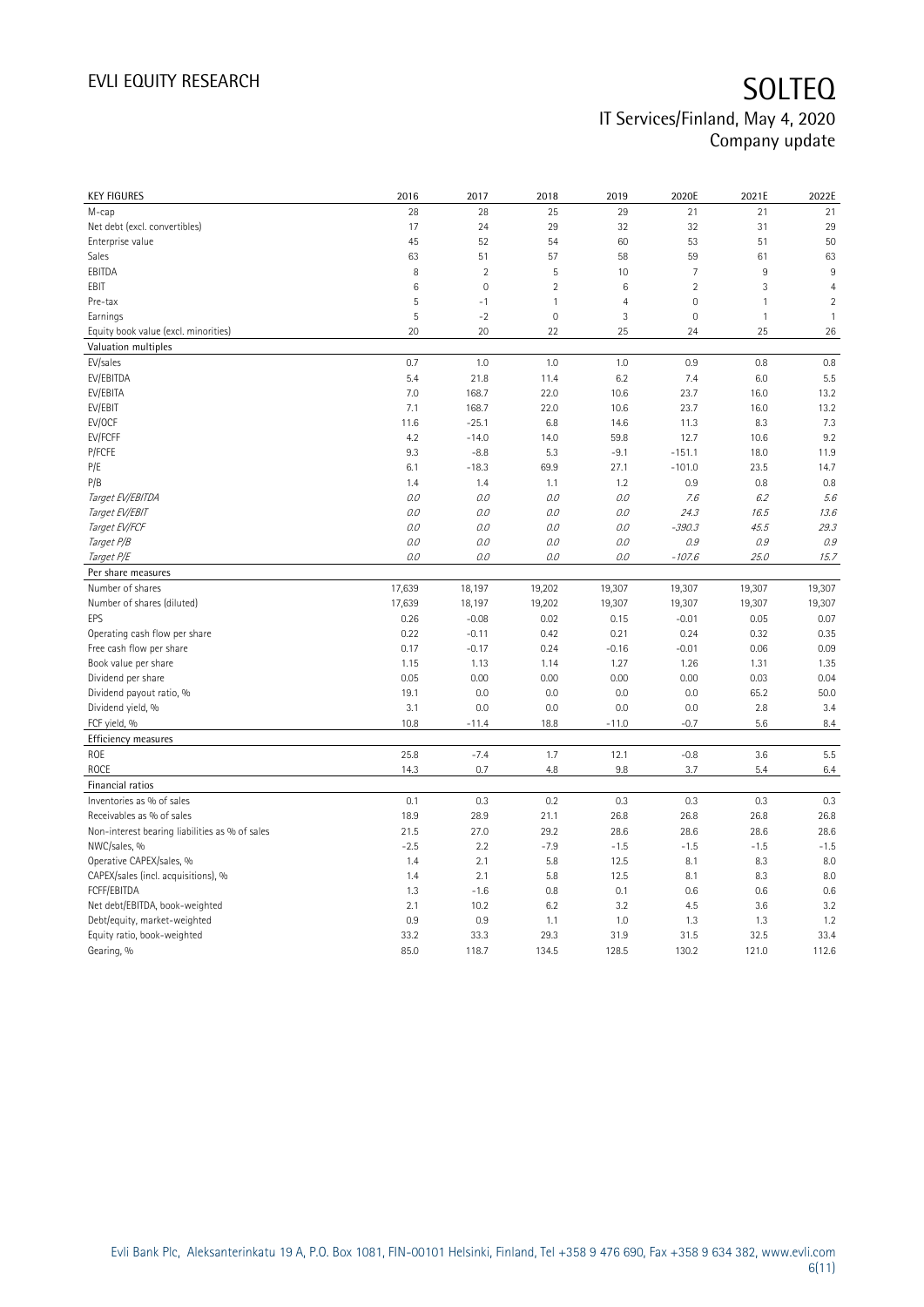COMPANY DESCRIPTION: Solteq is a Nordic software and IT-services provider specializing in digital business solutions. Solteq's strength has been in commerce related solutions with a focus on selected sectors, namely the retail and wholesale, industry, energy, and services sectors. Recent product development investments have focused on autonomous service robotics.

INVESTMENT CASE: Solteq's investment case revolves around the success of executing its strategy of shifting from its IT-services oriented past towards becoming a software house. Implied margin upside potential is considerable, with segment targets putting margins clearly in the double digits. Growth will need to be sought from abroad, as domestic growth potential is more restricted.

| <b>OWNERSHIP STRUCTURE</b>             | <b>SHARES</b> | <b>EURm</b> | 0/0   |
|----------------------------------------|---------------|-------------|-------|
| Sentica Buyout III Ky                  | 4,621,244     | 4.991       | 23.9% |
| Profiz Business Solution Ovi           | 2,060,769     | 2.226       | 10.7% |
| Elo Mutual Pension Insurance Company   | 2,000,000     | 2.160       | 10.4% |
| Saadetdin Ali                          | 1,403,165     | 1.515       | 7.3%  |
| Varma Mutual Pension Insurance Company | 1,245,597     | 1.345       | 6.5%  |
| Aalto Seppo Tapio                      | 730,000       | 0.788       | 3.8%  |
| Roininen Matti Juhani                  | 455,000       | 0.491       | 2.4%  |
| Väätäinen Olli Pekka                   | 400,000       | 0.432       | 2.1%  |
| Lamy Oy                                | 225,000       | 0.243       | 1.2%  |
| Sentica Buyout III Co-Investment Ky    | 180,049       | 0.194       | 0.9%  |
| Ten largest                            | 13,320,824    | 14.386      | 69%   |
| Residual                               | 5,985,703     | 6.465       | 31%   |
| Total                                  | 19,306,527    | 20.851      | 100%  |

| <b>EARNINGS CALENDAR</b> |           |
|--------------------------|-----------|
| August 13, 2020          | Q2 report |
| October 29, 2020         | Q3 report |
|                          |           |
|                          |           |
| OTHER EVENTS             |           |
| April 01, 2020           | AGM       |
|                          |           |

| COMPANY MISCELLANEOUS |                          |
|-----------------------|--------------------------|
| CEO: Olli Väätainen   | Karhumäentie 3, FI-01350 |
| CFO: Kari Lehtosalo   | Tel:                     |
| IR:                   |                          |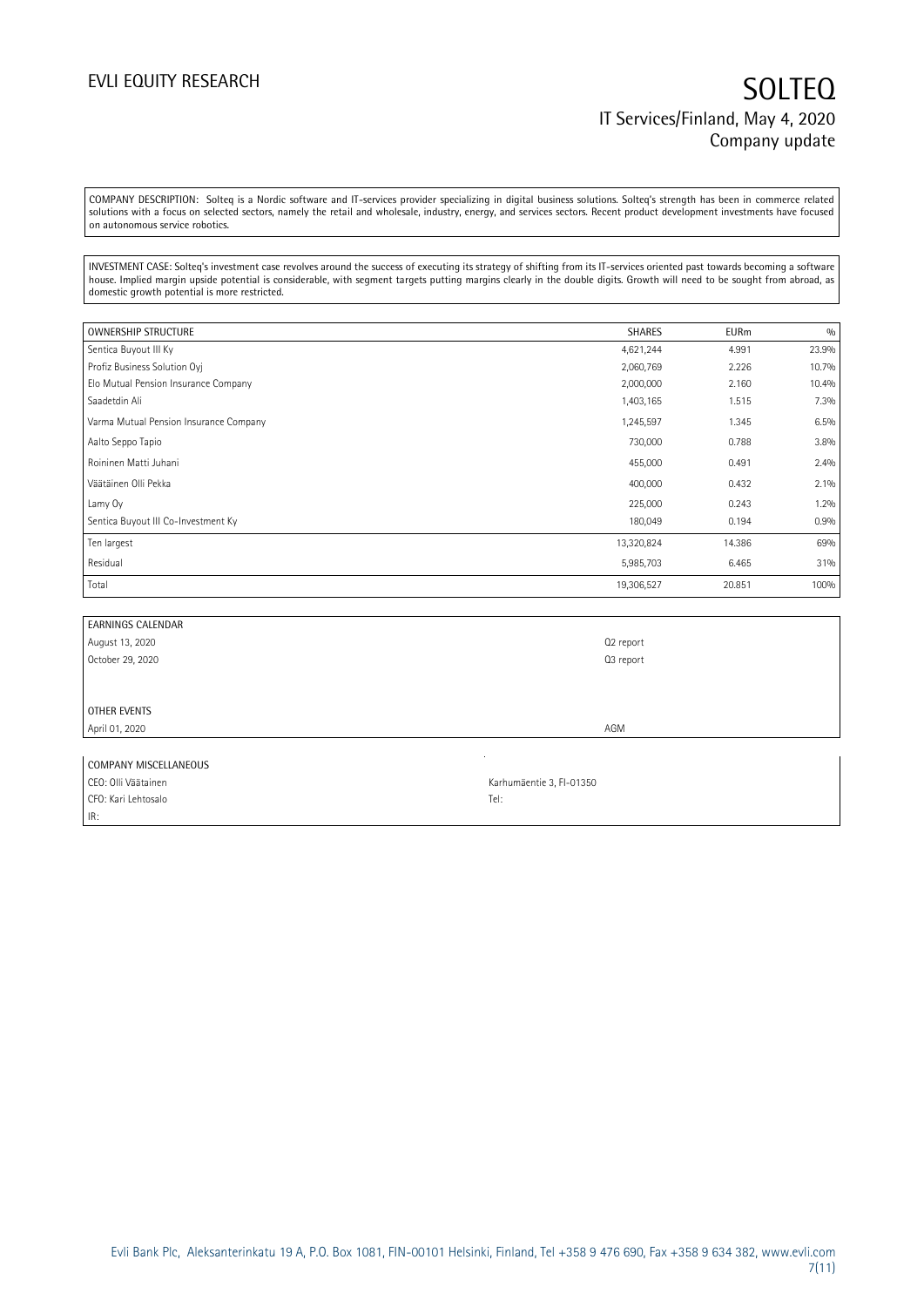DEFINITIONS

| P/E                                                                              | EPS                                                                      |
|----------------------------------------------------------------------------------|--------------------------------------------------------------------------|
|                                                                                  |                                                                          |
| Price per share<br>Earnings per share                                            | Profit before extraord. items and taxes-income taxes + minority interest |
|                                                                                  | Number of shares                                                         |
| P/BV                                                                             | <b>DPS</b>                                                               |
|                                                                                  |                                                                          |
| Price per share                                                                  | Dividend for the financial period per share                              |
| Shareholders' equity + taxed provisions per share                                |                                                                          |
|                                                                                  |                                                                          |
| Market cap                                                                       | OCF (Operating cash flow)                                                |
|                                                                                  |                                                                          |
| Price per share * Number of shares                                               | EBITDA - Net financial items - Taxes - Increase in working               |
|                                                                                  | capital - Cash NRIs ± Other adjustments                                  |
|                                                                                  |                                                                          |
| EV (Enterprise value)                                                            | FCF (Free cash flow)                                                     |
|                                                                                  |                                                                          |
| Market cap + net debt + minority interest at market value $-$                    | Operating cash flow - operative CAPEX - acquisitions + divestments       |
| share of associated companies at market value                                    |                                                                          |
|                                                                                  |                                                                          |
| EV/Sales                                                                         | FCF yield, %                                                             |
|                                                                                  |                                                                          |
| Enterprise value                                                                 | Free cash flow                                                           |
| Sales                                                                            | Market cap                                                               |
| EV/EBITDA                                                                        | Operative CAPEX/sales                                                    |
|                                                                                  |                                                                          |
| Enterprise value                                                                 | Capital expenditure - divestments - acquisitions                         |
| Earnings before interest, tax, depreciation and amortization                     | Sales                                                                    |
|                                                                                  |                                                                          |
| EV/EBIT                                                                          | Net working capital                                                      |
|                                                                                  |                                                                          |
| Enterprise value<br>Operating profit                                             | Current assets - current liabilities                                     |
|                                                                                  |                                                                          |
| Net debt                                                                         | Capital employed/Share                                                   |
|                                                                                  |                                                                          |
| Interest bearing debt - financial assets                                         | Total assets - non-interest bearing debt                                 |
|                                                                                  | Number of shares                                                         |
| Total assets                                                                     | Gearing                                                                  |
|                                                                                  |                                                                          |
| Balance sheet total                                                              | Net debt                                                                 |
|                                                                                  | Equity                                                                   |
| Div yield, %                                                                     | Debt/Equity, %                                                           |
|                                                                                  |                                                                          |
| Dividend per share                                                               | Interest bearing debt                                                    |
| Price per share                                                                  | Shareholders' equity + minority interest + taxed provisions              |
|                                                                                  |                                                                          |
|                                                                                  |                                                                          |
| Payout ratio, %                                                                  | Equity ratio, %                                                          |
|                                                                                  |                                                                          |
| Total dividends                                                                  | Shareholders' equity $+$ minority interest $+$ taxed provisions          |
| Earnings before extraordinary items and taxes - income taxes + minority interest | Total assets - interest-free loans                                       |
|                                                                                  |                                                                          |
| ROCE, %                                                                          | CAGR, %                                                                  |
|                                                                                  |                                                                          |
| Profit before extraordinary items + interest expenses+ other financial costs     |                                                                          |
| Balance sheet total - non-interest bearing debt (average)                        | Cumulative annual growth rate = Average growth per year                  |
|                                                                                  |                                                                          |
| ROE, %                                                                           |                                                                          |
|                                                                                  |                                                                          |
| Profit before extraordinary items and taxes - income taxes                       |                                                                          |
| Shareholder's equity + minority interest + taxed provisions (average)            |                                                                          |
|                                                                                  |                                                                          |
|                                                                                  |                                                                          |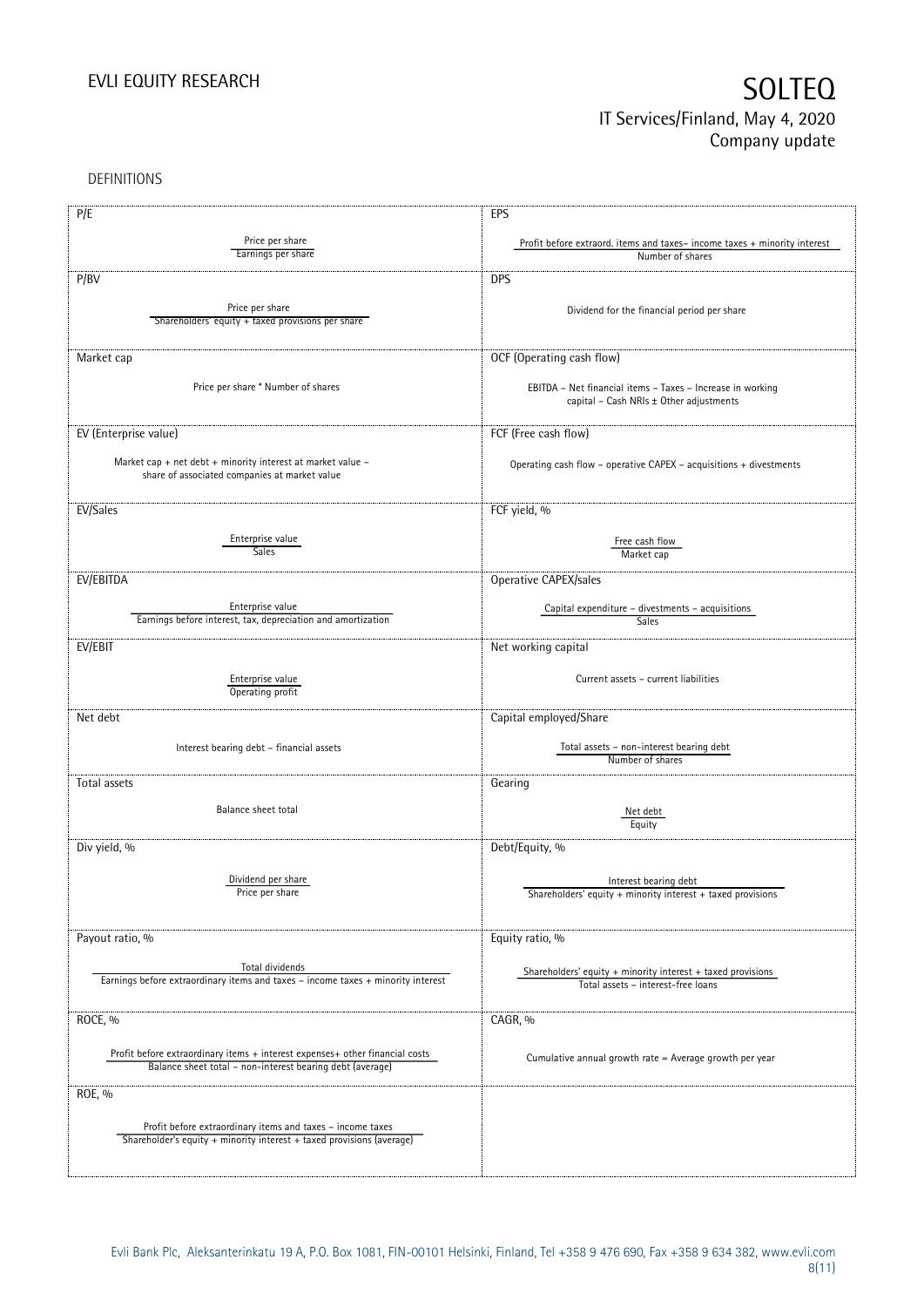#### Important Disclosures

Evli Research Partners Plc ("ERP") uses 12-month target prices. Target prices are defined by utilizing analytical techniques based on financial theory including (but not limited to) discounted cash flow analysis and comparative valuation. The selection of valuation methods depends on different circumstances. Target prices may be altered on the basis of new information coming to light in the underlying company or changes in interest rates, changes in foreign exchange rates, other securities prices or market indices or outlook for the aforementioned factors or other factors that may change the conditions of financial markets. Recommendations and changes by analysts are available at [Analysts' recommendations and ratings revisions](https://research.evli.com/JasperAllModels.action?authParam=key;461&authParam=x;G3rNagWrtf7K&authType=3).

Investment recommendations are defined as follows:

| Target price compared to share price | Recommendation |
|--------------------------------------|----------------|
| $<-10.96$                            | <b>SFII</b>    |
| $-10 - (+10)$ %                      | HOI D          |
| $> 10\%$                             | <b>BUY</b>     |

ERP's investment recommendation of the analyzed company is updated at least 2 timer per year.



The graph above shows the distribution of ERP's recommendations of companies under coverage in 1st of February 2019. If recommendation is not given, it is not mentioned here.

#### Name(s) of the analyst(s): Salokivi

This research report has been prepared by Evli Research Partners Plc ("ERP" or "Evli Research"). ERP is a subsidiary of Evli Bank Plc. Production of the investment recommendation has been concluded on 4.5.2020, 9:30. This report has been published on 4.5.2020, 9:45.

None of the analysts contributing to this report, persons under their guardianship or corporations under their control have a position in the shares of the company or related securities.

The date and time for any price of financial instruments mentioned in the recommendation refer to the previous trading day's closing price(s) unless otherwise stated in the report.

Each analyst responsible for the content of this report assures that the expressed views accurately reflect the personal views of each analyst on the covered companies and securities. Each analyst assures that (s)he has not been, nor are or will be, receiving direct or indirect compensation related to the specific recommendations or views contained in this report.

Companies in the Evli Group, affiliates or staff of companies in the Evli Group, may perform services for, solicit business from, hold long or short positions in, or otherwise be interested in the investments (including derivatives) of any company mentioned in the publication or report.

Neither ERP nor any company within the Evli Group have managed or co-managed a public offering of the company's securities during the last 12 months prior to, received compensation for investment banking services from the company during the last 12 months prior to the publication of the research report.

ERP has signed an agreement with the issuer of the financial instruments mentioned in the recommendation, which includes production of research reports. This assignment has a limited economic and financial impact on ERP and/or Evli. Under the assignment ERP performs services including, but not limited to, arranging investor meetings or –events, investor relations communication advisory and production of research material.

ERP or another company within the Evli Group does not have an agreement with the company to perform market making or liquidity providing services.

For the prevention and avoidance of conflicts of interests with respect to this report, there is an information barrier (Chinese wall) between Investment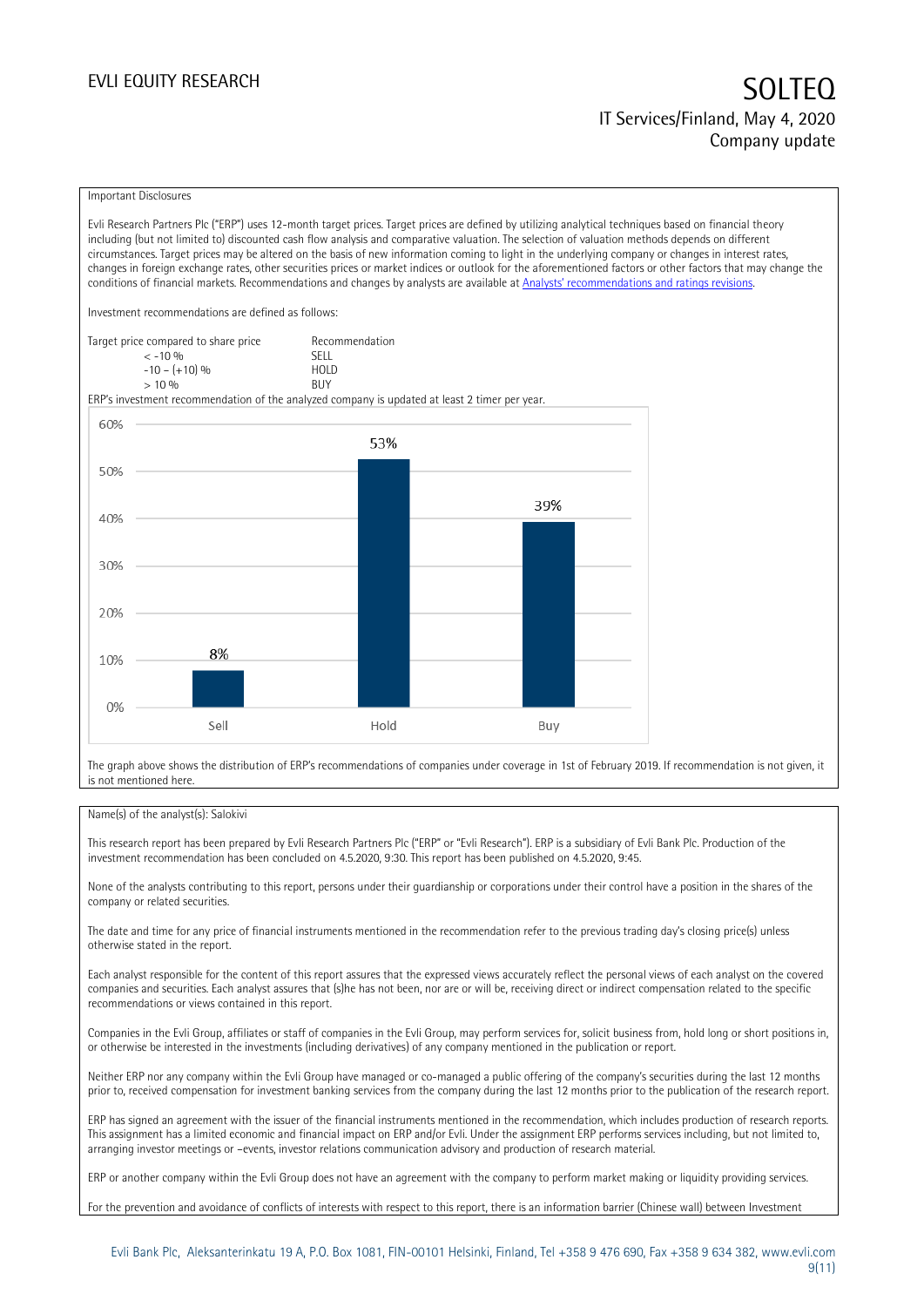Research and Corporate Finance units concerning unpublished investment banking services to the company. The remuneration of the analyst(s) is not tied directly or indirectly to investment banking transactions or other services performed by Evli Bank Plc or any company within Evli Group.

This report has not been disclosed to the company prior to its dissemination.

This report is provided and intended for informational purposes only and may not be used or considered under any circumstances as an offer to sell or buy any securities or as advice to trade any securities.

This report is based on sources ERP considers to be correct and reliable. The sources include information providers Reuters and Bloomberg, stock-exchange releases from the companies and other company news, Statistics Finland and articles in newspapers and magazines. However, ERP does not guarantee the materialization, correctness, accuracy or completeness of the information, opinions, estimates or forecasts expressed or implied in the report. In addition, circumstantial changes may have an influence on opinions and estimates presented in this report. The opinions and estimates presented are valid at the moment of their publication and they can be changed without a separate announcement. Neither ERP nor any company within the Evli Group are responsible for amending, correcting or updating any information, opinions or estimates contained in this report. Neither ERP nor any company within the Evli Group will compensate any direct or consequential loss caused by or derived from the use of the information represented in this publication.

All information published in this report is for the original recipient's private and internal use only. ERP reserves all rights to the report. No part of this publication may be reproduced or transmitted in any form or by any means, electronic, mechanical, photocopying, recording or otherwise, or stored in any retrieval system of any nature, without the written permission of ERP.

This report or its copy may not be published or distributed in Australia, Canada, Hong Kong, Japan, New Zealand, Singapore or South Africa. The publication or distribution of this report in certain other jurisdictions may also be restricted by law. Persons into whose possession this report comes are required to inform themselves about and to observe any such restrictions.

Evli Bank Plc is not registered as a broker-dealer with the U. S. Securities and Exchange Commission ("SEC"), and it and its analysts are not subject to SEC rules on securities analysts' certification as to the currency of their views reflected in the research report. Evli Bank is not a member of the Financial Industry Regulatory Authority ("FINRA"). It and its securities analysts are not subject to FINRA's rules on Communications with the Public and Research Analysts and Research Reports and the attendant requirements for fairness, balance and disclosure of potential conflicts of interest. This research report is only being offered in U.S. by Auerbach Grayson & Company, LLC (Auerbach Grayson) to Major U.S. Institutional Investors and is not available to, and should not be used by, any U.S. person or entity that is not a Major U.S. Institutional Investor. Auerbach Grayson is a broker-dealer registered with the U.S. Securities and Exchange Commission and is a member of the FINRA. U.S. entities seeking more information about any of the issuers or securities discussed in this report should contact Auerbach Grayson. The securities of non-U.S. issuers may not be registered with or subject to SEC reporting and other requirements.

ERP is not a supervised entity but its parent company Evli Bank Plc is supervised by the Finnish Financial Supervision Authority.